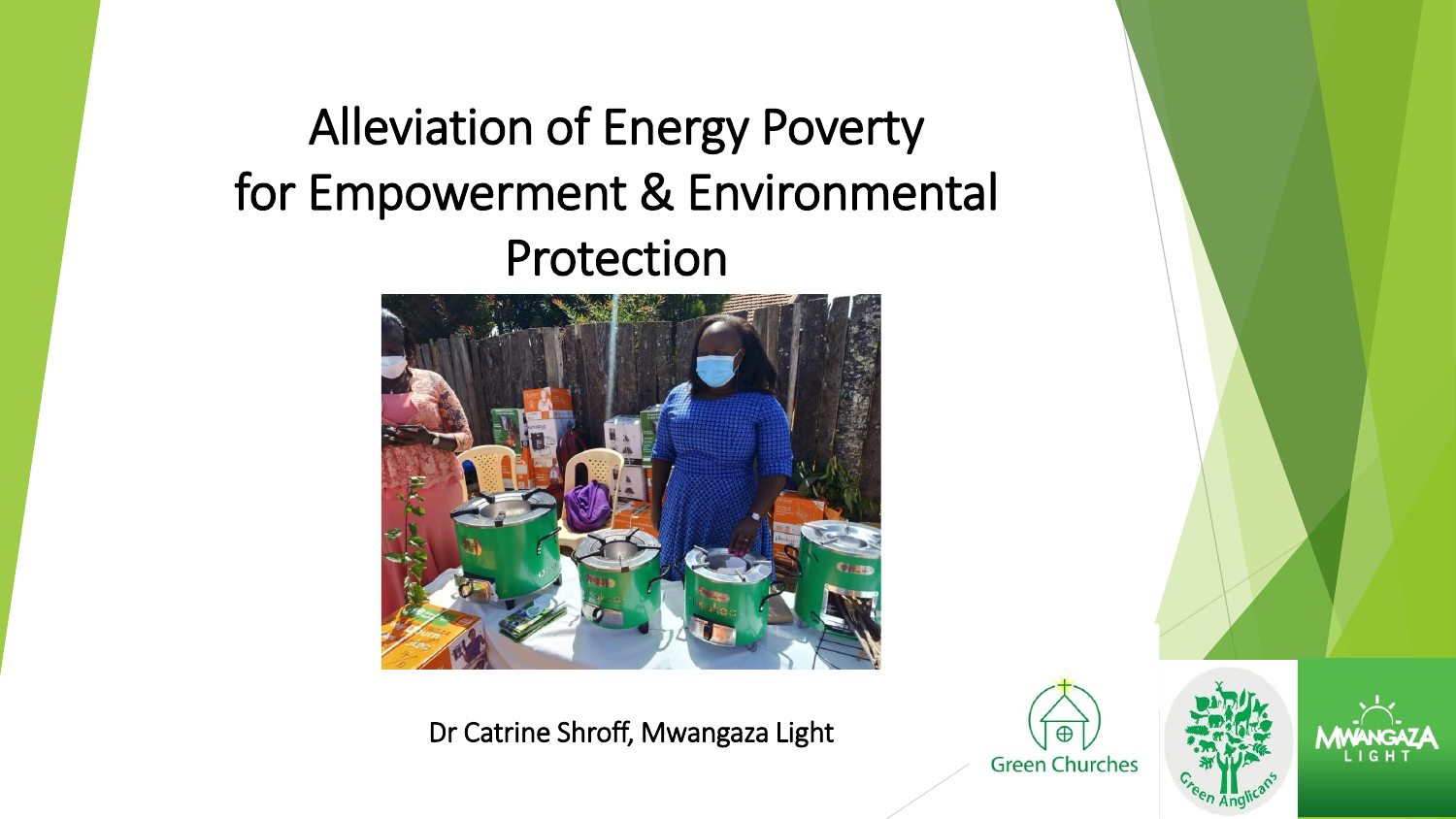## **Mwangaza Light - who we are**

- A social enterprise concerned with last mile distribution of clean energy solutions in order to alleviate energy poverty
- Build last mile distribution into infrastructure of churches and FBOs
- HQ in Nairobi, sales leads in 10 counties, commission agents in 25+ counties
- Developed 'Green Churches' initiative aims at growing environmental stewardship amongst churches to enhance climate change mitigation
- Partner to Green Anglicans Movement; MD is member of the Provincial Steering Committee and Focal Point for Thematic Area on clean energy adoption in ACK
- What others say about us '*Mwangaza Light is doing an excellent job reaching an unserved market with high customer satisfaction*' (conclusion of an independent customer survey, December 2021)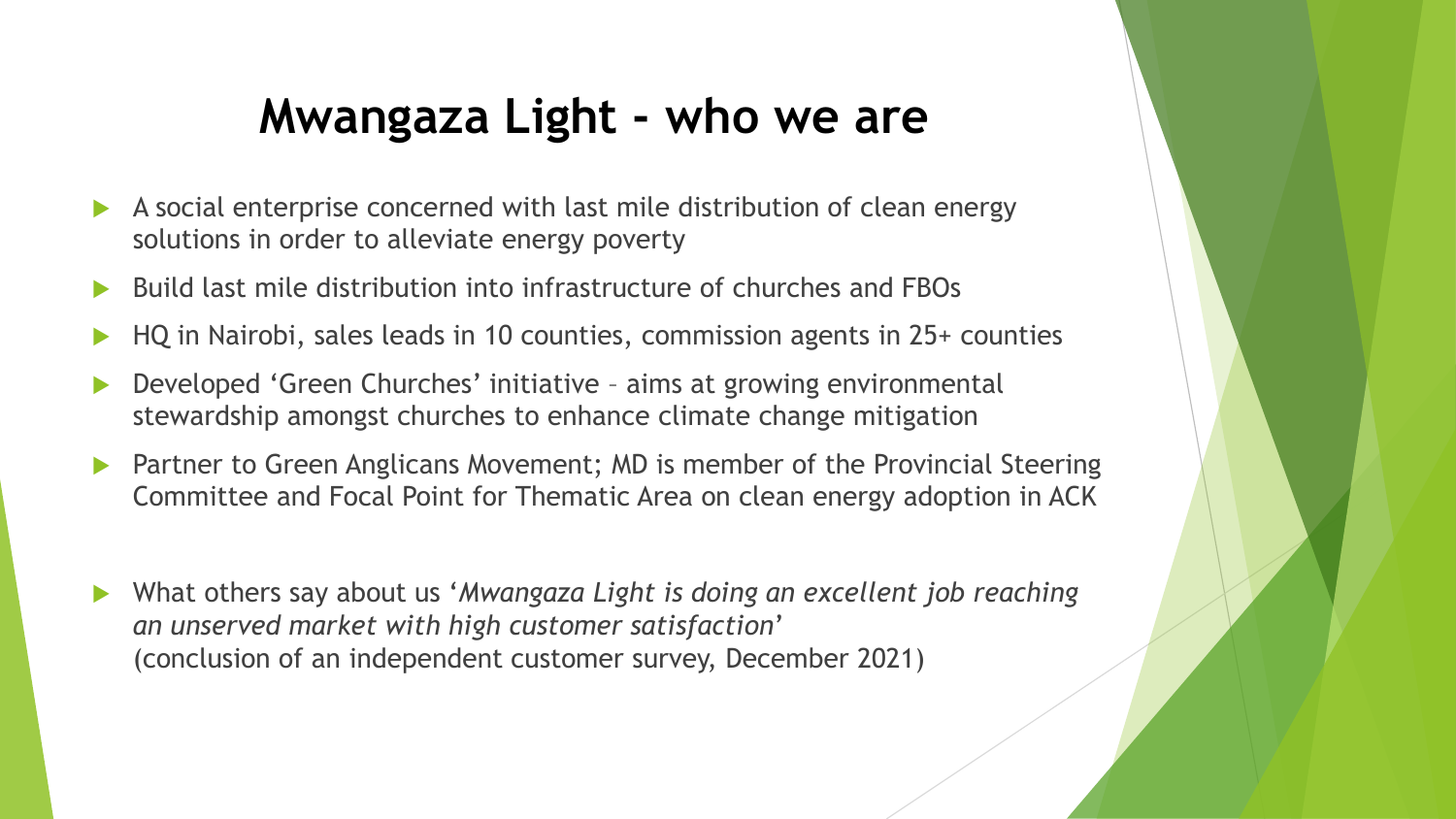## **Why focus on alleviation of energy poverty?**

**Energy poverty is an obstacle to socio-economic development**

- **Loss of lives**  indoor air pollution is the main 'killer' of women and infants in Africa; smoke is the highest avoidable risk factor for child pnemonia
- **High cost in cooking fuel** due to poor cookstoves
- **High cost in medical bills** due to smoke and firewood collection
- **Low productivity** due to long hours spend on firewood collection, cooking time
- **Gender inequality**  women spend much time on cooking-related activities, which increase dependency on the husband; girls do domestic work > homework, which makes them less able to succeed in education and employment compared to boys
- **Deforestation** due to use of logs and big branches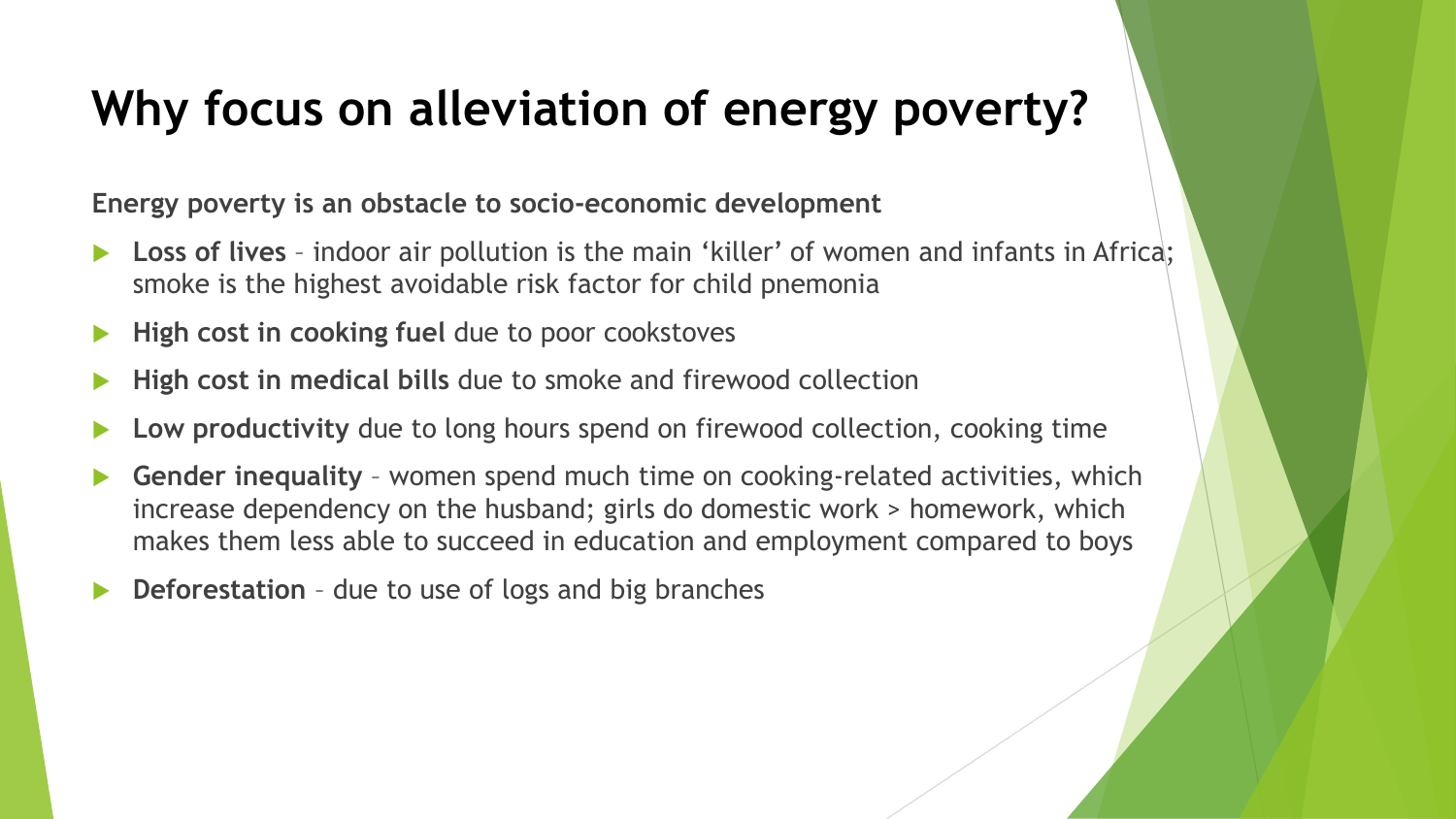## **Current cooking technology: Open fireplaces & local improved cookstoves**

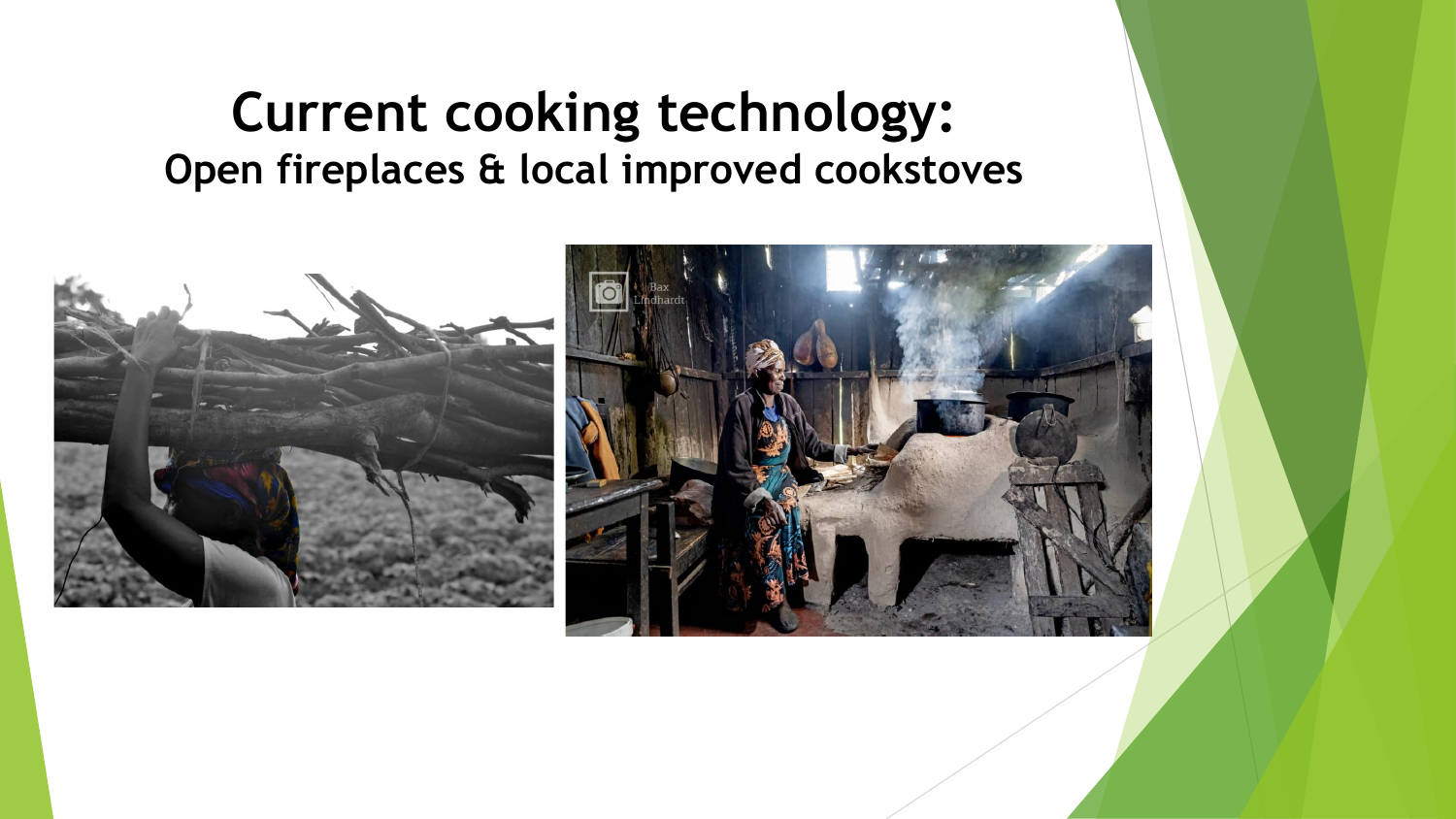# **Costing the problems of current cookstoves**

**- Ex from training in Elgeyo-Marakwet, November 2021**



#### **Financial cost:**

**Medicine: \$20 (only cooking related) \$15**: 1 Panadol per HH member per day \$5: cough medication (excl. chest examinations) **Cooking fuel/firewood: \$30 - \$1** per day x 30 days **Lost income due to firewood collection**: \$24 **KES**  1-2 days per week where woman could be productive

#### **Emotional cost**:

Loss of children due to indoor air pollution, Low self-esteem from firewood collection, dirty cooking Dirty kitchen is uncomfortable, low value by husband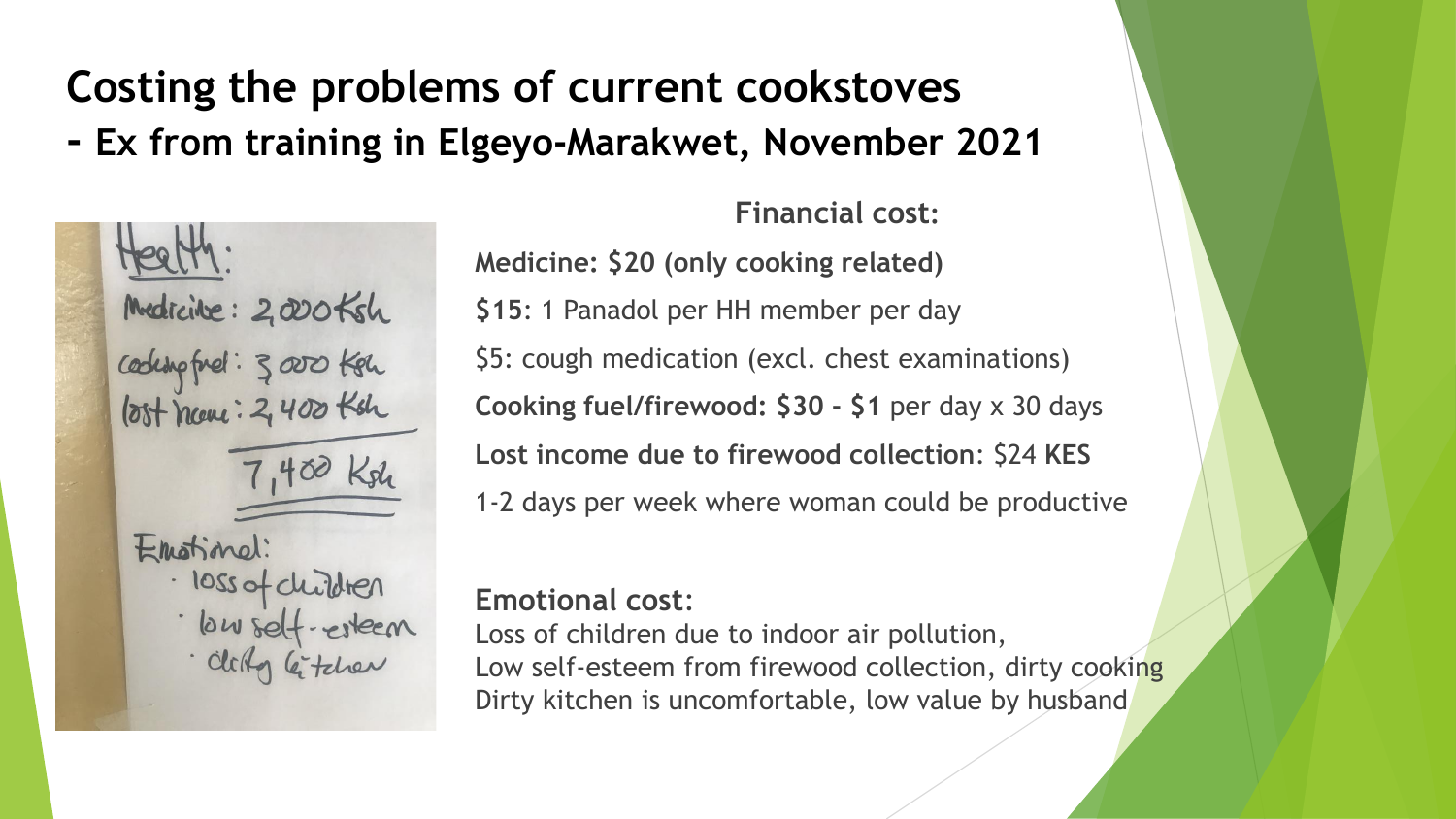# **Solution: Energy efficient cookstoves**

## **Benefits**



50% saving on cooking fuel 70% reduced smoke & no brown carbon emission

Time saving Saving trees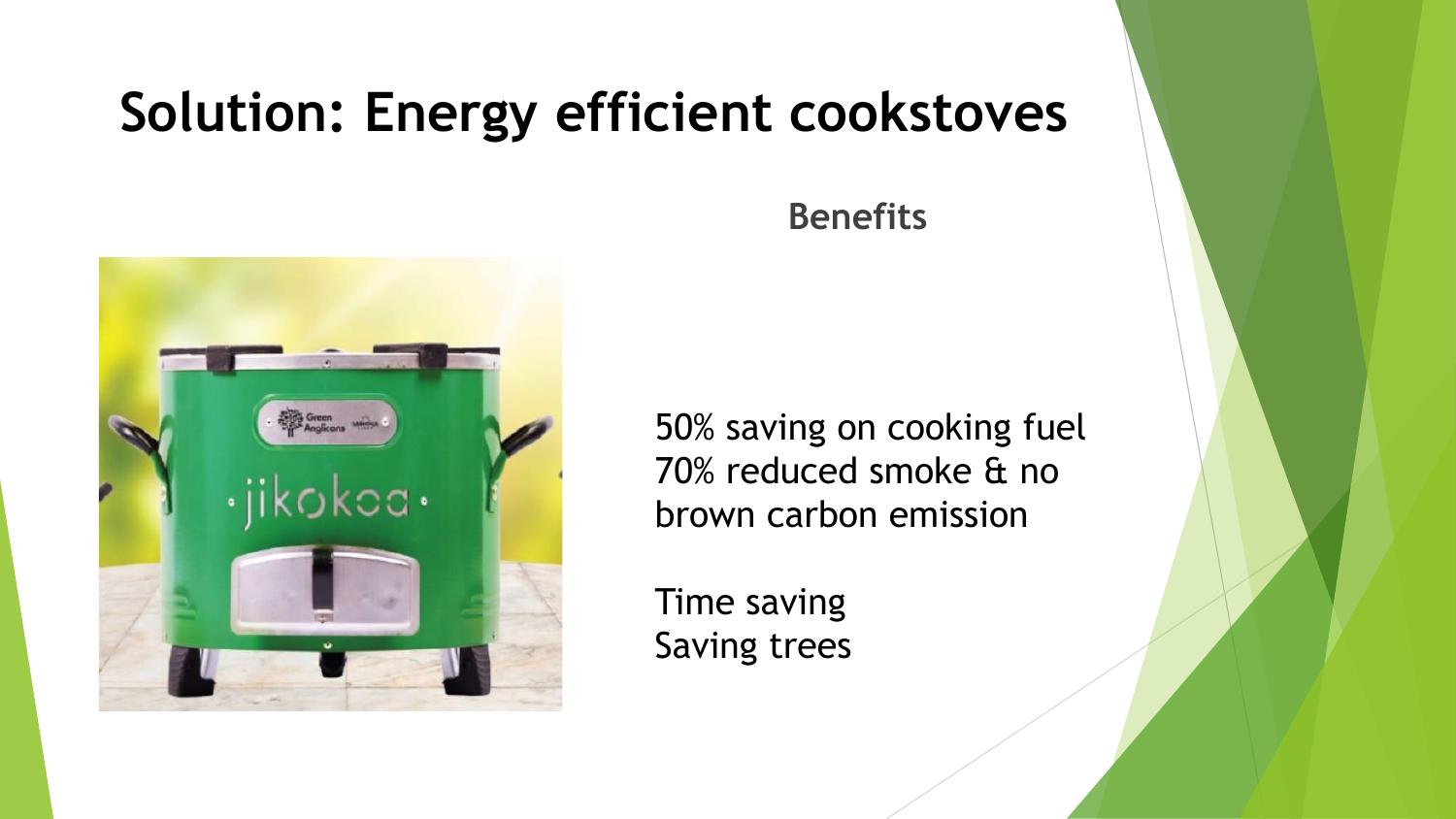# **Solution: Energy efficient cookstoves**

### Tier 4 cookstoves **Benefits**



- 50% less cooking fuel
- 70% less smoke & no brown carbon emission
- Time saving on cooking
- Time saving on firewood collection
- Save trees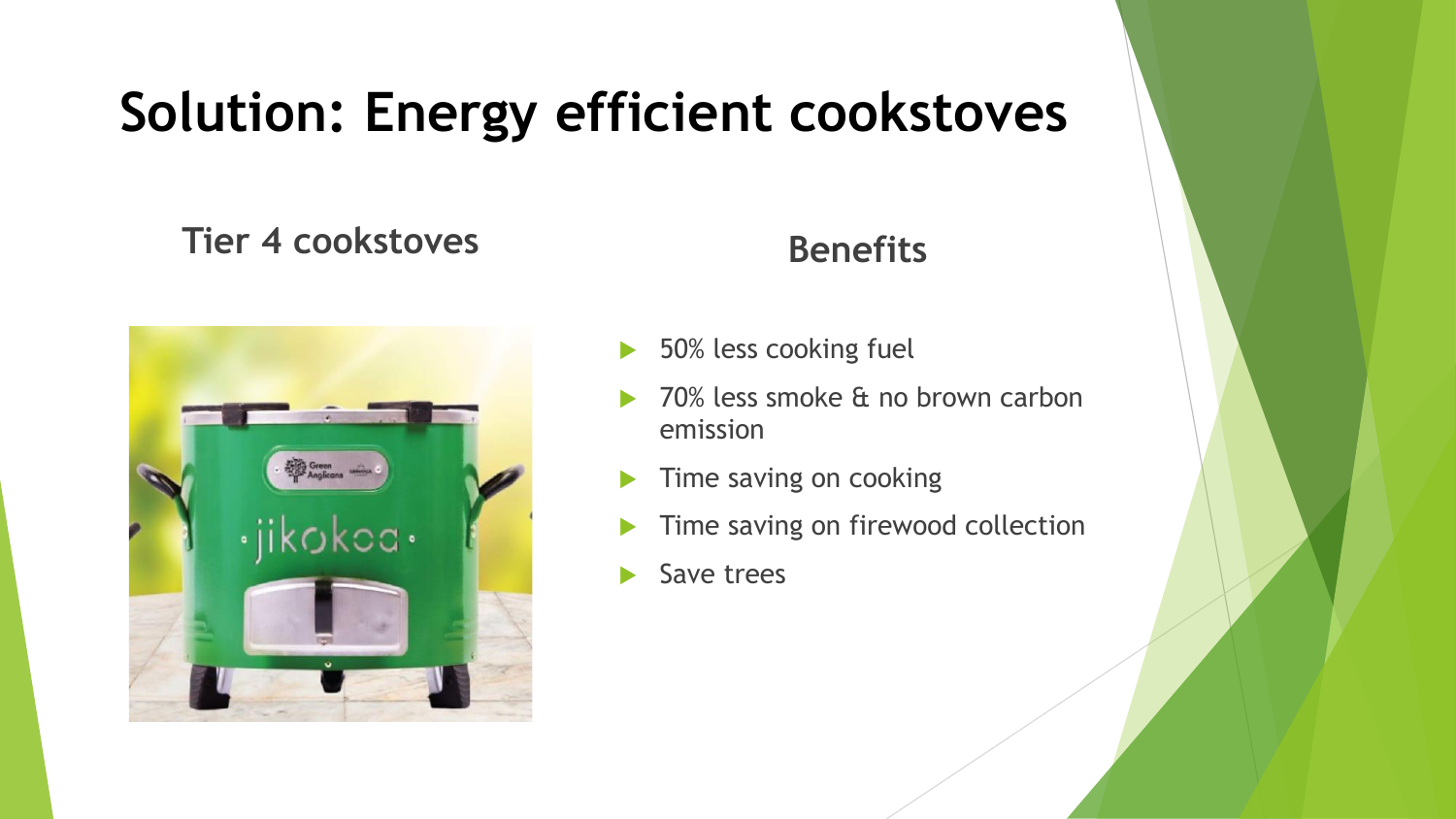# **Affordability: Financing Models**

**Partnership with SACCO/MFIs:** 

Sell at wholesale price & paid within 30 days

**Mwangaza Light act as the financing entity:** Payroll check-off mechanism Registered groups (county, church)